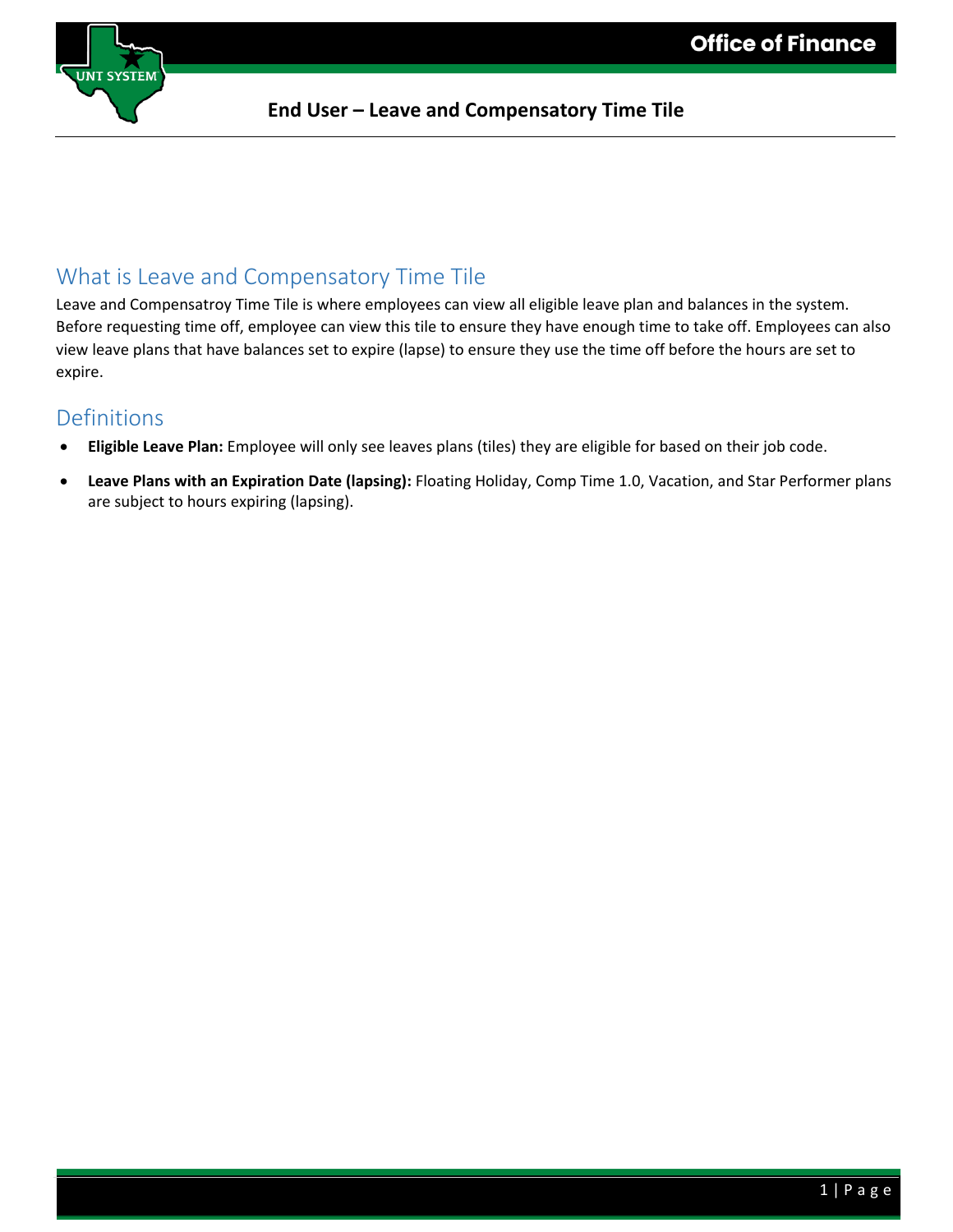

#### **End User – Leave and Compensatory Time Tile**

**E**

### Navigating to Leave/Comp Time Tile: